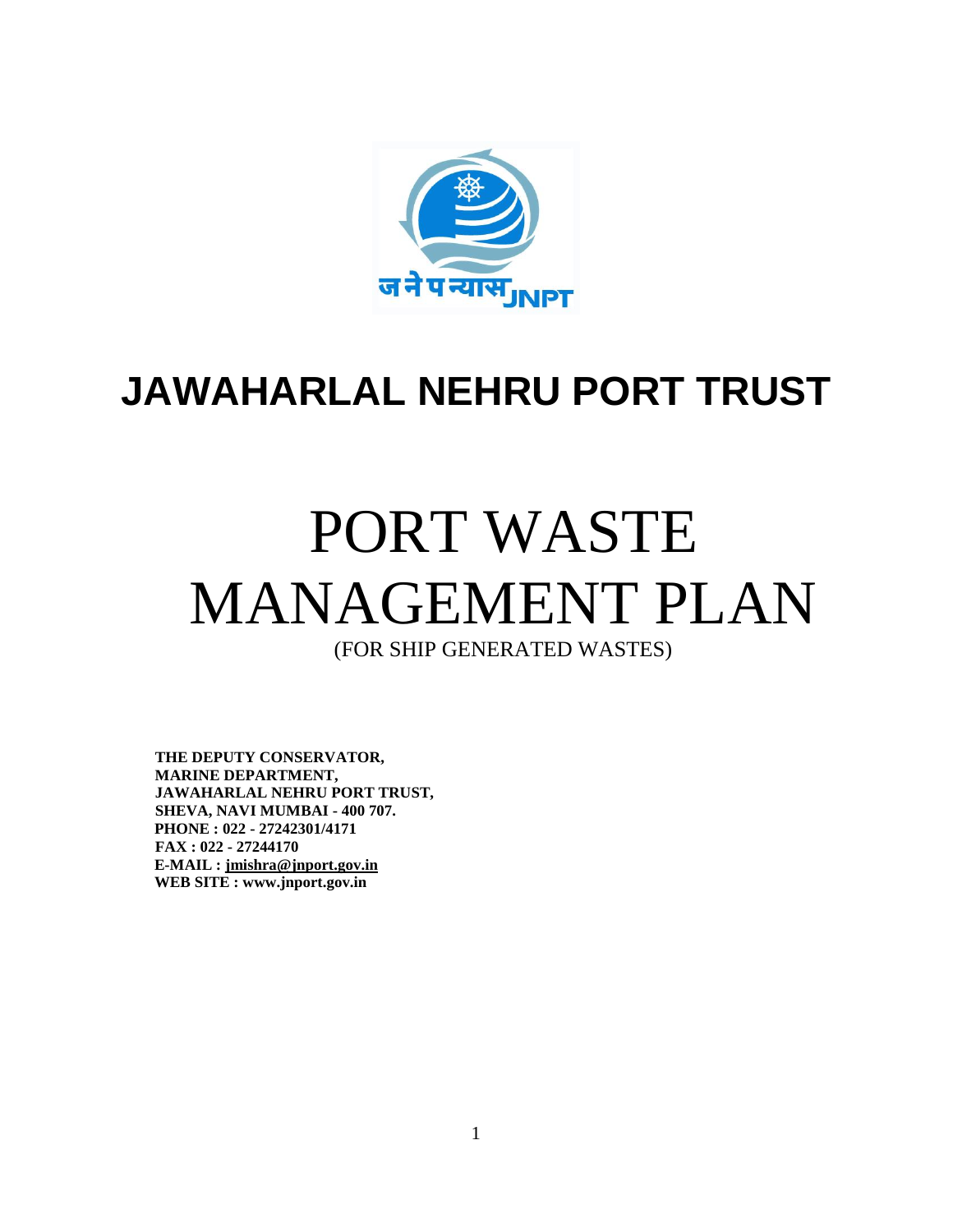#### **REVISION PAGE NO. 1**

| Issue No. 1 Copy<br>No.<br>Distributed on | Received by: | Date:        |               |      |  |  |  |
|-------------------------------------------|--------------|--------------|---------------|------|--|--|--|
| Amendments:                               |              |              |               |      |  |  |  |
| Date                                      | Remove pages | Insert pages | Inserted by : | Date |  |  |  |
|                                           |              |              |               |      |  |  |  |
|                                           |              |              |               |      |  |  |  |
|                                           |              |              |               |      |  |  |  |
|                                           |              |              |               |      |  |  |  |
|                                           |              |              |               |      |  |  |  |
|                                           |              |              |               |      |  |  |  |
|                                           |              |              |               |      |  |  |  |
|                                           |              |              |               |      |  |  |  |
|                                           |              |              |               |      |  |  |  |
|                                           |              |              |               |      |  |  |  |
|                                           |              |              |               |      |  |  |  |
|                                           |              |              |               |      |  |  |  |
|                                           |              |              |               |      |  |  |  |
|                                           |              |              |               |      |  |  |  |
|                                           |              |              |               |      |  |  |  |
|                                           |              |              |               |      |  |  |  |
|                                           |              |              |               |      |  |  |  |
|                                           |              |              |               |      |  |  |  |
|                                           |              |              |               |      |  |  |  |
|                                           |              |              |               |      |  |  |  |
|                                           |              |              |               |      |  |  |  |
|                                           |              |              |               |      |  |  |  |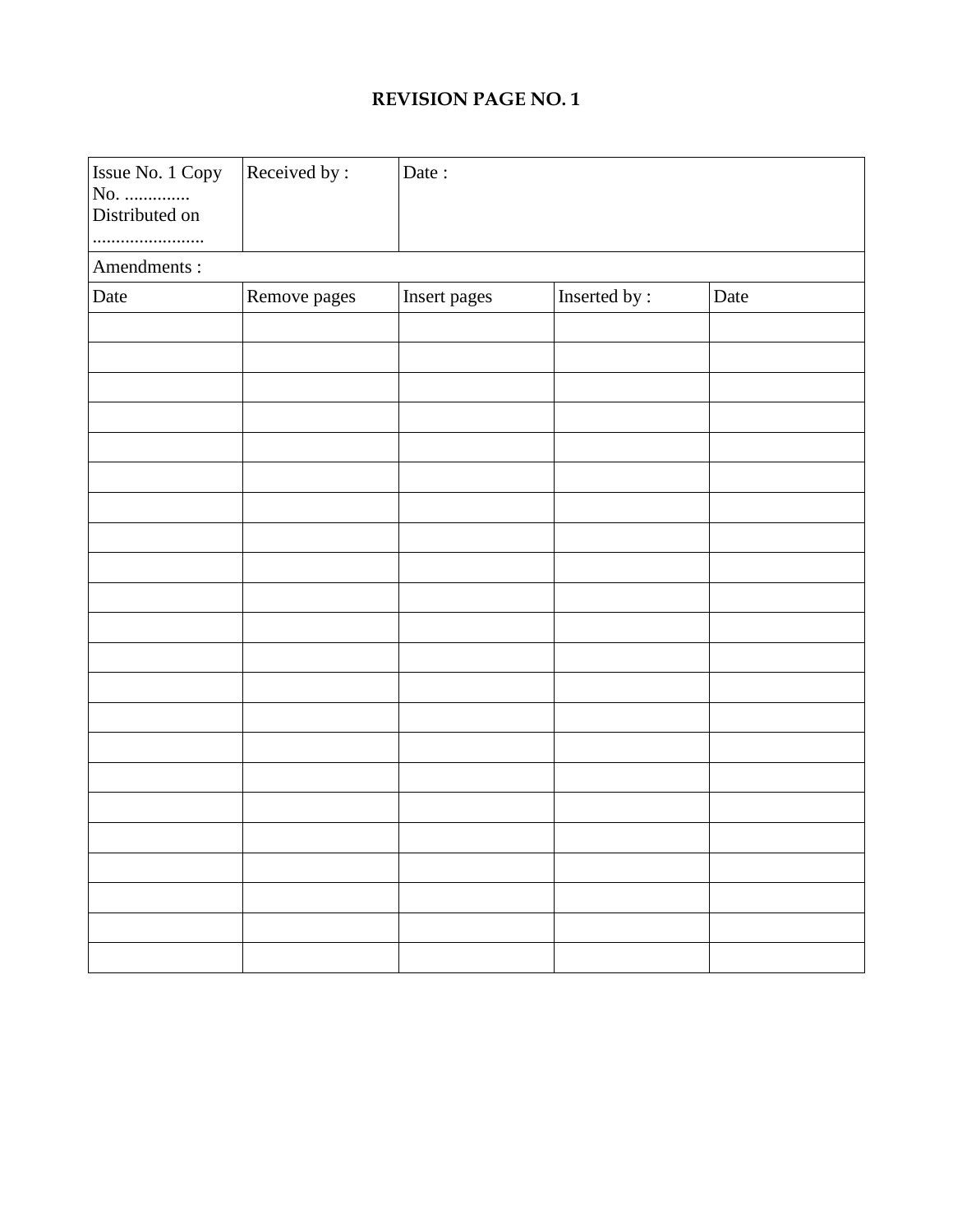## JAWAHARLAL NEHRU PORT TRUST MARINE DEPARTMENT

## Port Waste Management Plan (For ship generated wastes)

#### References:

a. The International Convention on the Prevention of Pollution from Ships (MARPOL 73/78).

- b. Engineering circular No. 31 & 32 of Directorate General of Shipping.
- c. The Merchant Shipping Act, 1958, as amended from time to time.

#### **Introduction**

1. Jawaharlal Nehru Port Trust is the 11th Major Port in India, located on the West Coast across the Mumbai harbour. The port was commissioned in 1989 with one container terminal and one bulk terminal. However, with rapid growth and development, the port now has 3 container terminals, one liquid cargo terminal and one shallow water berth. Two of the container terminals are operated by contractors on BOT basis. A total of 55.83 million tons of cargo was handled during the year 2007- 08. The total number of ships handled by the port during this period was 3101.

2. As per the directions from the Director General of Shipping, a port waste management plan for ship generated waste has to be developed and implemented by the port authority. Responsibility for developing and implementing the ship generated waste management plan rests with the Deputy Conservator.

3. The responsibility of conservancy of the port channel and water front lies with the Deputy Conservator. A separate section namely Marine Conservancy and Pollution Control Section of the Marine Department is responsible for the navigational aids and pollution control activities.

4. As Directed by DG Shipping, the port has circulated Appendix - V of the Engineering Circular No.of 31 to assess the ship generated waste from the ships calling at the port. In addition, the Port has also circulated the IMO format for reporting Alleged Inadequancies in Port Reception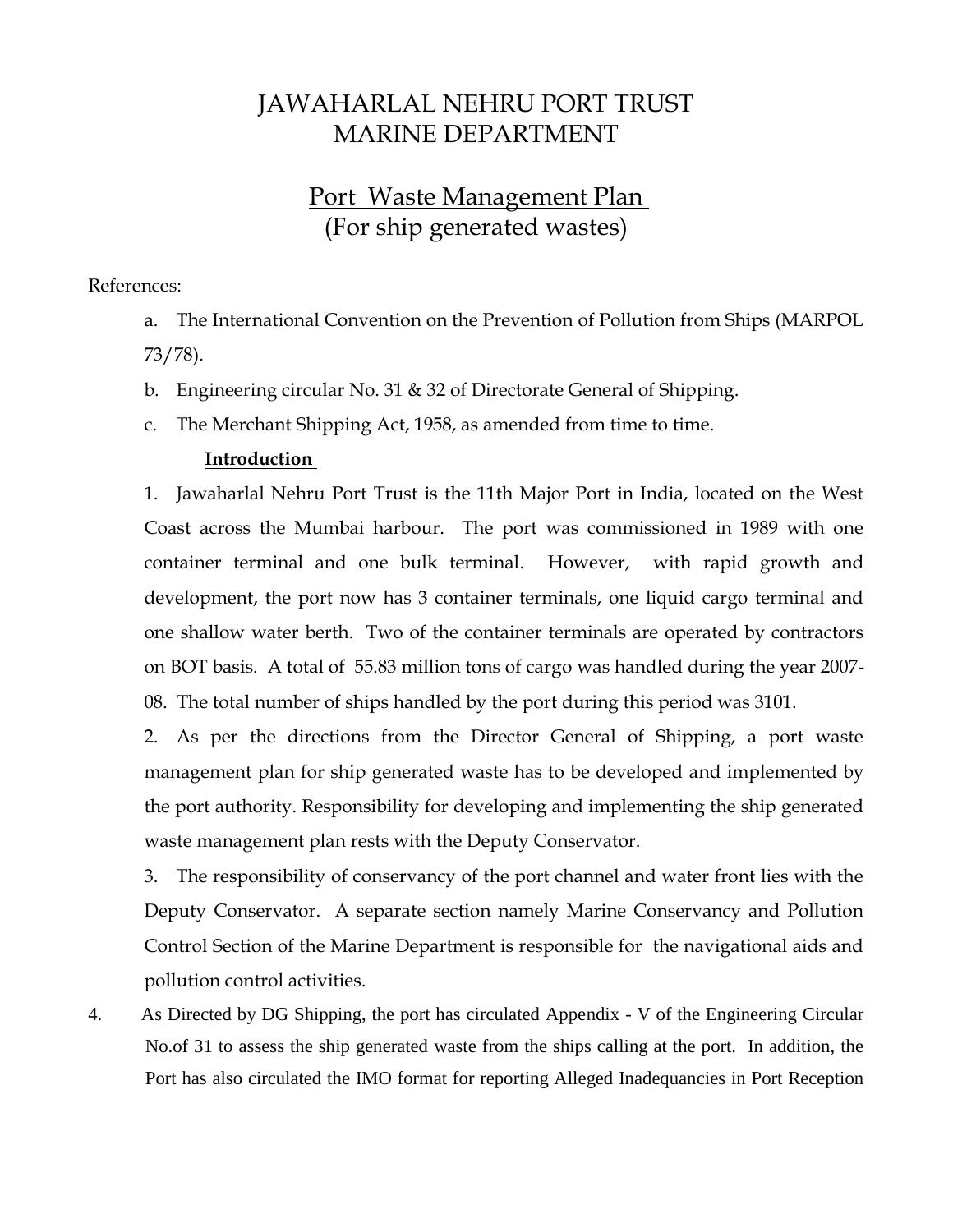Facility. These two documents cover the established system of providing reception facility for Annex I & V wastes, which forms the basis of this Waste Management Plan.

5. The Port handled 3101 number of ships in the year 2007-08. In addition, to the ships handled, the Port has following fleet of owned and hired port crafts like tugs and launches : Owned : 3 tugs, 3 Pilot launches, 2 mooring launches, 2 VIP Launches Hired : 5 tugs, 2 Pilot boats, 1 security boat.

#### **Legislation**

6. The Engineering circular No. 31 and 32 of DG Shipping requires the port authority or terminal operator to ensure that adequate reception facilities are provided to the ships calling at the Port or terminal to meet the needs of the ships. As a part of this process, the port or terminal is required to prepare and maintain a Waste Management Plan for ship generated wastes. The plan should include the provisions and use of facilities for reception of prescribed wastes as per MARPOL 73/78 from ships and crafts using the harbour.

7. The International Convention on the Prevention of pollution from ships (73/78) contains regulations pertaining to reception facilities to be provided by the port. The Annexes of MARPOL refer to specific waste categories. The category of wastes that affect JNPT and the manner in which they are dealt with are contained in this plan. Other terminals operating in JNPT have to prepare their own waste management plan and submit a copy to JNPT.

8. A map showing JNPT area is at Annex - 1.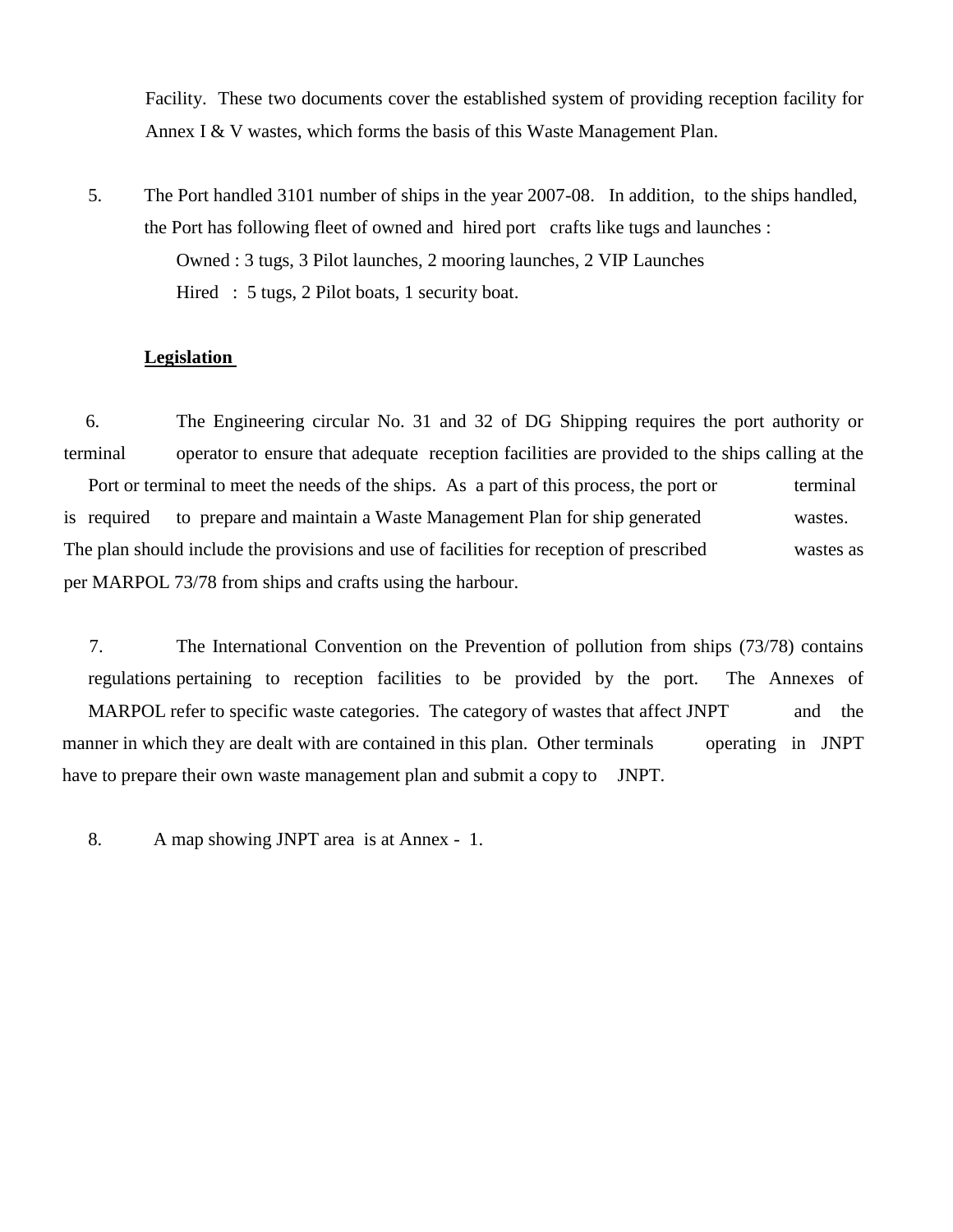#### 9. **The Plan**

**Definition of Wastes :** The definition of various ship generated wastes is given in relevent Annexs of MARPOL. They are as follows, in brief :

Annex I Oily Wastes (bilges, sludge, slops)

Annex II Noxious Liquid Substances Carried in Bulk (dirty ballast, slops, tank washings) Annex III Pollution by Harmful Substances Carried by Sea in Packaged Form Annex IV Sewage Annex V Garbage Annex VI Prevention of Air Pollution from Ships. The categories normally under present consideration at JNPT are Annexes I and V JNPT has put in place a system to faciltate the collection and disposal of wastes by licensed contractors from private facilities

10. A vessel that requires disposal of wastes as discribed below, makes contact with its agent, who inturn submits the request to the port authorities, as per prevailing procedures.

#### 11. **Oily Waste (MARPOL ANNEX - I)**

The procedure to be followed by the agent for requesting the facilities is given in circular dtd. 10/10/2008 (Annex-2). The ship intending to discharge waste at JNPT informs the agent indicating the quantity of waste to be discharged. The agent is required to fill up the notification form as per Annex-3 and submit to the port, along with the undertaking from the port approved waste collector selected by them. This request is to be submitted to MC & PC Section at least 24 hrs. in advance. The port has granted permission to certain private contractors who are authorised by the Central & State Pollution Control Board and Indian Customs as authorised recyclers/re-processors, who are then granted permission by the Port as per their request to collect sludge oil from ships at the Port.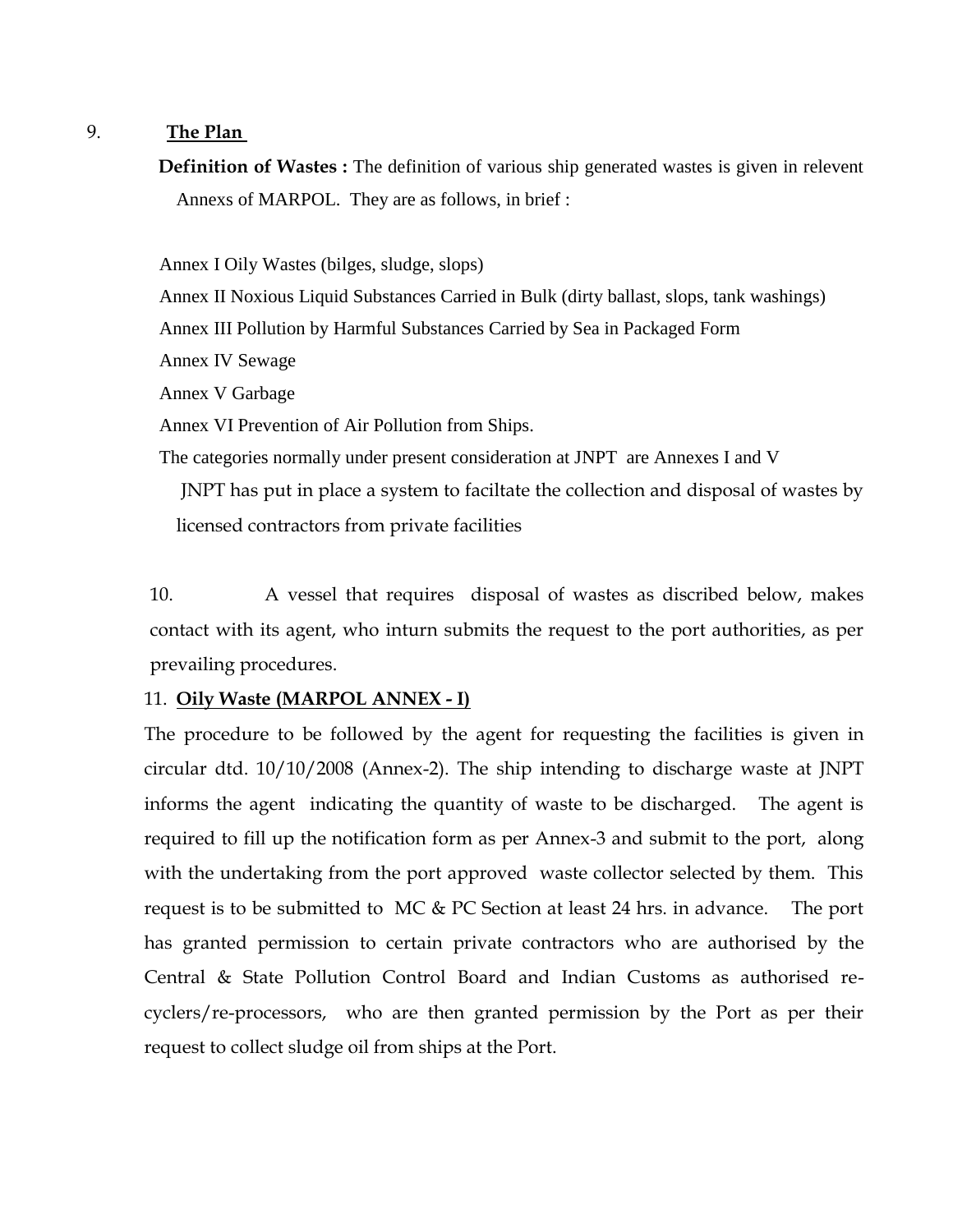The private contractor is also required to submit bank guarantee presently to the tune of Rs. 1.5lakhs and insurance policy for public liability. The permission is granted by the Port, if all the above documents are valid. Such approved contractors are permitted to collect the sludge from ships at all the terminals in JNPT. The present list of such approved contractors and their validity are given in Annex - 4.

Permission Sludge discharge is permitted only between 6 AM to 6 PM as per the provisions of Rule No. 20 of Major Ports (Prevention and Control) of Pollution Rules 1991. The clearance of sludge from the Port area, Custom formalities, treatment and disposal of waste etc., are the responsibility of the Contractor as per relevant legislation.

#### 12. **Wastes from noxious liquid substances (Annex - II)**

Presently Liquid substances operation is carried out at Liquid Cargo Jetty of M/s BPCL at JNPT by various Tank Farm Operators. Reception facility for MARPOL Annexure - II Waste (Noxious Liquid Substances) has to be provided by BPCL Terminal as per the license agreement between JNPT & BPCL. Hence, BPCL is entirely responsible for providing reception facility for Annex-II wastes in their terminal, either individually or through the Tank Farm Operators. The ship's agents are required to contact M/s BPCL for this issue.

#### 13. **Waste from Harmful Substances carried in packaged form (Annex III ):**

As per the survey carried out on visiting vessels, the requirement for reception facility for this waste is non existent at present. Hence, no such facility is provided by the Port.

#### 14. **Sewage from Ships (Annex IV):**

As per the survey carried out on visiting vessels in JN Port, it has been observed that no vessel requires reception facility for sewage, as most of the vessels are having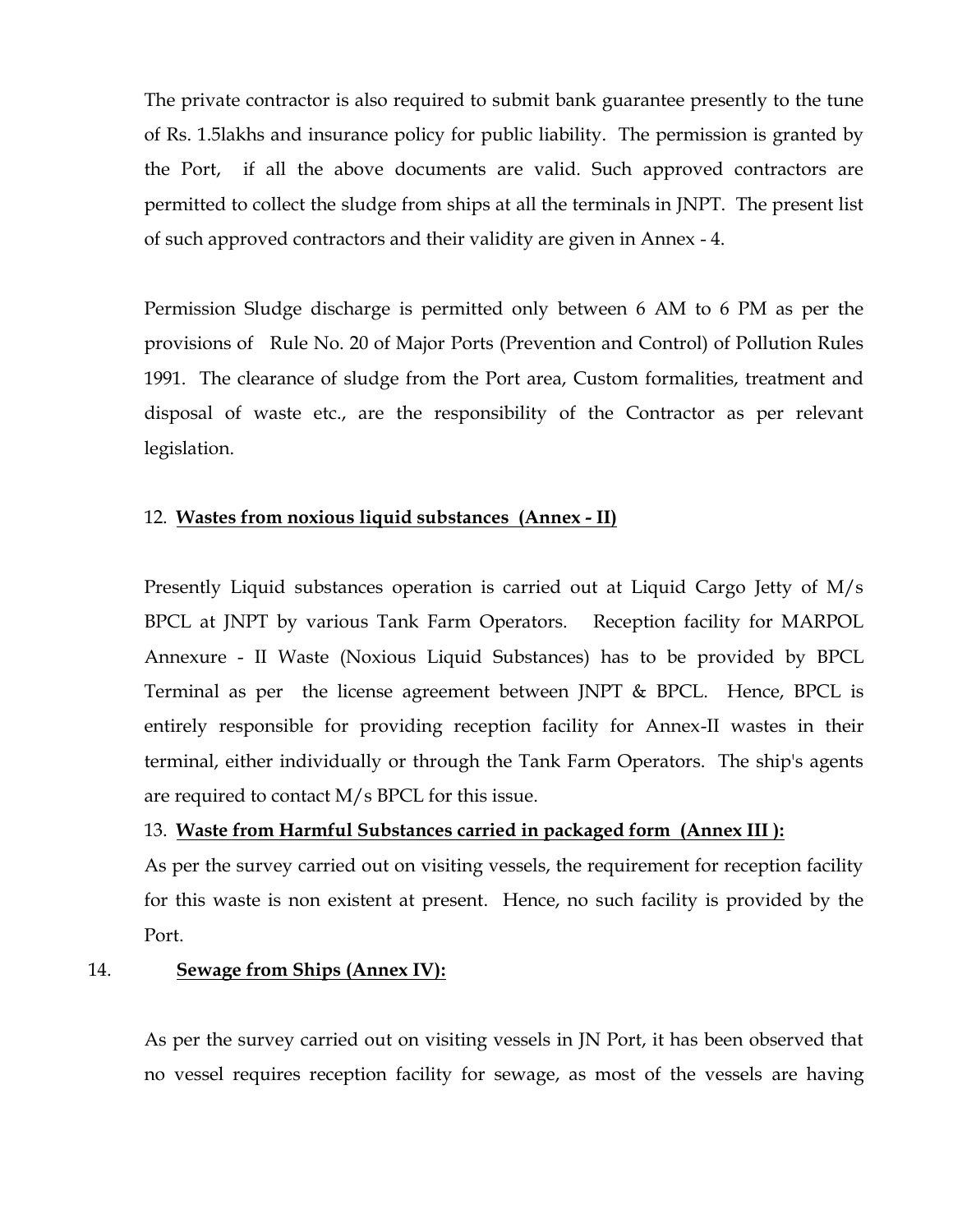sewage treatment plant on board. There is no demand for sewage waste collection at present. In case any requirement of the seawage waste facility arises in future, the same can be provided through road tankers belonging to contractor which can off load the sewage in the sewage treatment plant at Township or any other designated and recommended plant..

#### 15. **Garbage (Annex : V)**

A garbage collection facility is provided to visit vessels at JNPT Terminals and hired Port crafts on chargeable basis ( Rs.500/- per visit per vessel + Service Tax) including holidays through a private Contractor. This service is provided free of charge to JNPT owned Port crafts every day. The format for requisitions this service is at Annex-6. The garbage is disposed off at designated place provided by PP&D Department, JNPT, out side the Port area. BPCL is also required to provide this facility to the vessels in their terminal. NSICT and GTI are having their respective contractors for providing garbage facility for their terminals and they also dispose off at the designated place provided by PP&D Department, JNPT, out side Port area. The PP&D Department is in the process of setting up a Solid Waste Management facility for treatment of garbage waste. Upon becoming operational, the garbage may be disposed off through this system.

#### 16. **Prevention of Air Pollution from ship (Annex-VI) :**

As per the survey carried out on visiting ships, the requirement of reception facility for such waste is non existent at present. However, in case of requirement in future, a suitable mechanism may be evolved.

#### 17. **Monitoring :**

The data on Annex-I waste is maintained and communicated to DG Shipping & CPCB/MPCB annually. The data is also analysed for changes in trend, quantums etc.

#### 18. **Emergency Response Plan :**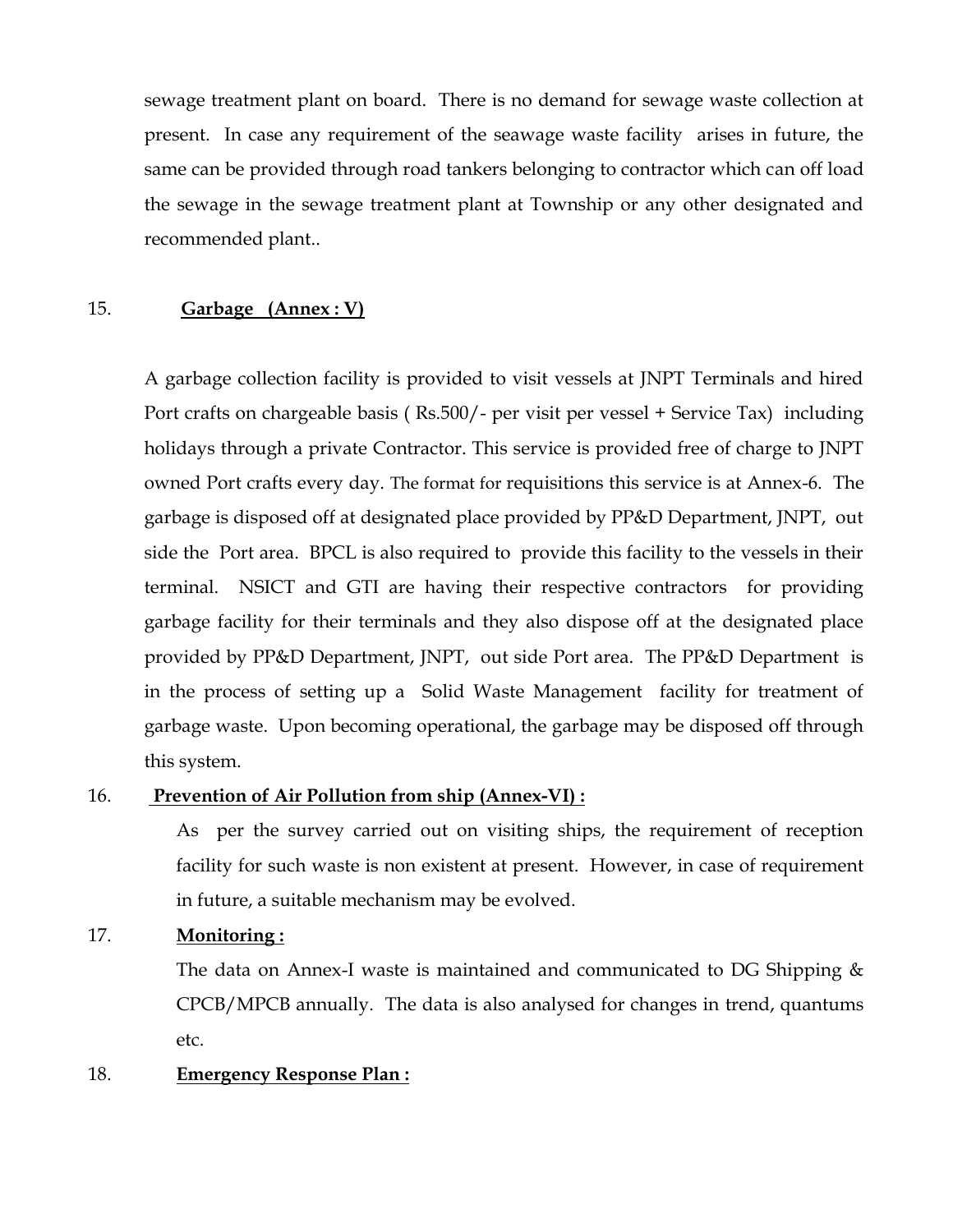The port's Emergency Action Plan will be followed in case of any emergency arising out of the handling of wastes. The EAP contains procedures for oil spill, leakages of Noxious Substances, fire, explosion etc.

#### 19. **Audit & Review :**

This WMP will be subject to periodic audit and review. The frequency for audit may be within 2 years after implementation and thereafter every 3 years as per guidelines issued by DGS. The frequency for review will be yearly, or as and when required.

- 20. Training programme on waste management , environment management & protection, shall be arranged for different levels of the management and staff on a continuing basis. The trainings shall be awarness creation & knowledge enhancing type.
- 21. Relevant and applicable State and Local Legislations will be purchased and kept updated for reference purposes. The list of such publications available is given in Annex - 5 .

#### 22. **Charges**

JNPT charges wharfage of Rs.25/- per/ton and Rs. 02 /- per/ton as weighment charge from the authorised Recycler/Reprocessor. The other two terminals i.e. DP World-NSICT and GTI also charge administrative charges from the authorised Recycler/Reprocessor per vessel for collection of garbage.

As Merchant Shiping Act 1958 (as amended) provides that the port may make charges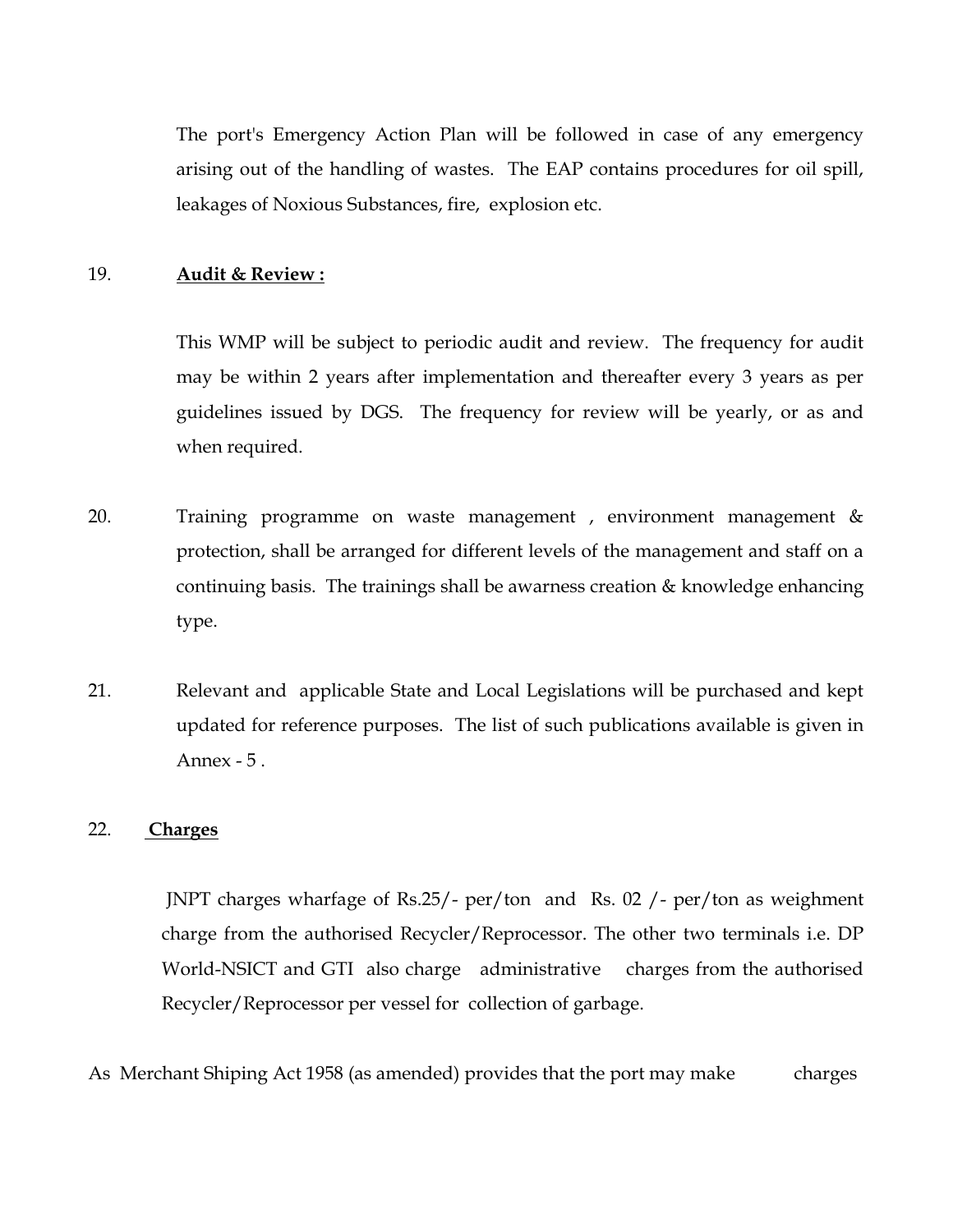for providing such reception facilities, the Port may in future, levy approprite charges for the reception facility provided.

For garbage reception facility, a nominal fee of Rs. 500/- per vessel per visit is charged on the ships visiting JNPT and on the hired Port crafts. No charge is levied for this service on the Port owned crafts.

#### 23. **Consultation**

 Regular meetings are carried out with all the sludge oil parties throughout the year. The circulars are also being issued for safe operation of sludge oil discharge.

 The Port issues circulars on the procedure to be followed for availibility of the reception facility. Periodical meetings with stake holders may also be held to review and upgrade the system.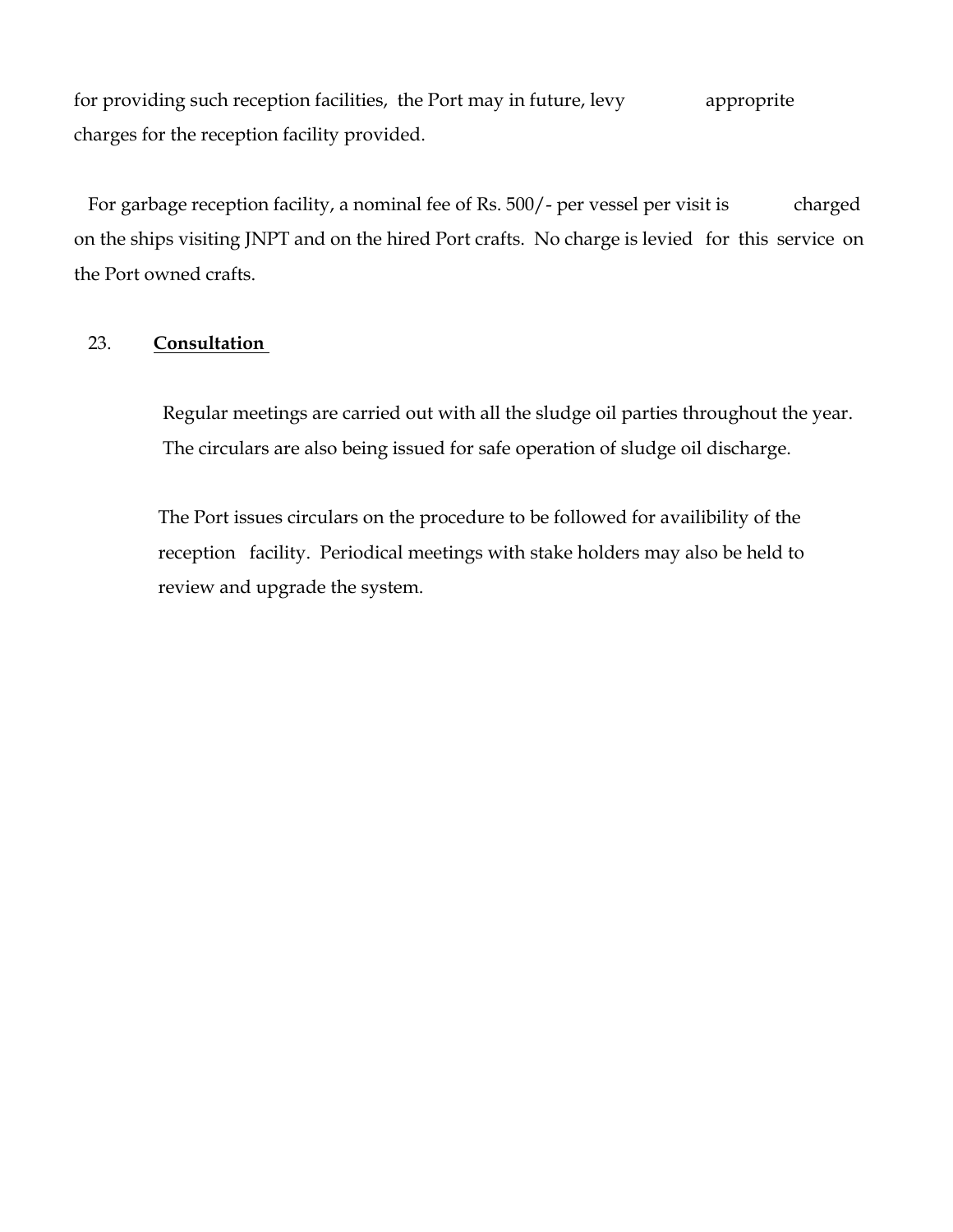Annex-1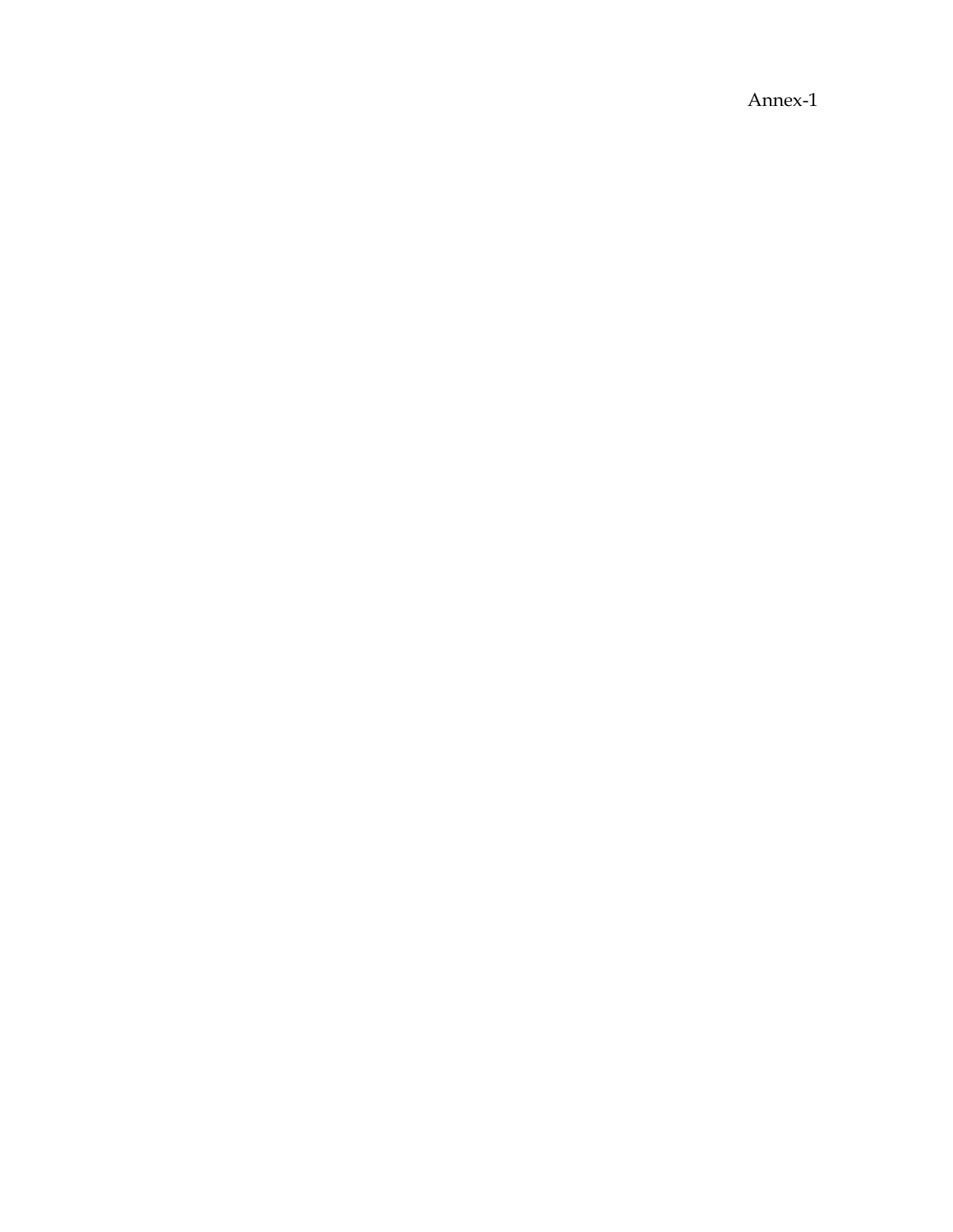#### CIRCULAR

As per earlier declared policy to protect Environment and as required by MARPOL 73/78, Annex - 1, Regulation 12, the port is permitting discharge of oily wastes to shore reception facilities from ships calling JN Port.

2. Ship Owners/Masters/Agents are required to comply with the Major Port (Prevention and control of pollution) Rules 1991 and other applicable rules, regulations etc. They shall pay all necessary charges to the party, Customs authorities, Authorised party etc.

3. The application for discharging oily wastes in the format should be submitted with a covering letter by ship agent, at least 24 Hrs. in advance to the MC&PC Section, Marine Department. Permission to discharge shall be granted only from 0600 Hrs. to 1800 Hrs. Dy. Conservator may grant special permission to discharge after 1800 Hrs. if the stay of vessel at port is only at night or any other issue worth considering.

4. The shipping line agents are required to submit the original e-mail printout sent by Master/ Chief Engineer of vessel with their counter signature and stamp alongwith their application for discharge of oily wastes.

This circular supersedes the earlier issued circulars dtd. 21/10/2000 and 06/09/2003.

The port will review the circular from time to time as and when it is necessary.

(Captain Jitendra Misra) Dy. Conservator

Distribution :

- 1. MANSA/Vessel agents
- 2. All HOD for information

3. P.S to Chairman/ P.S. to Deputy Chairman for information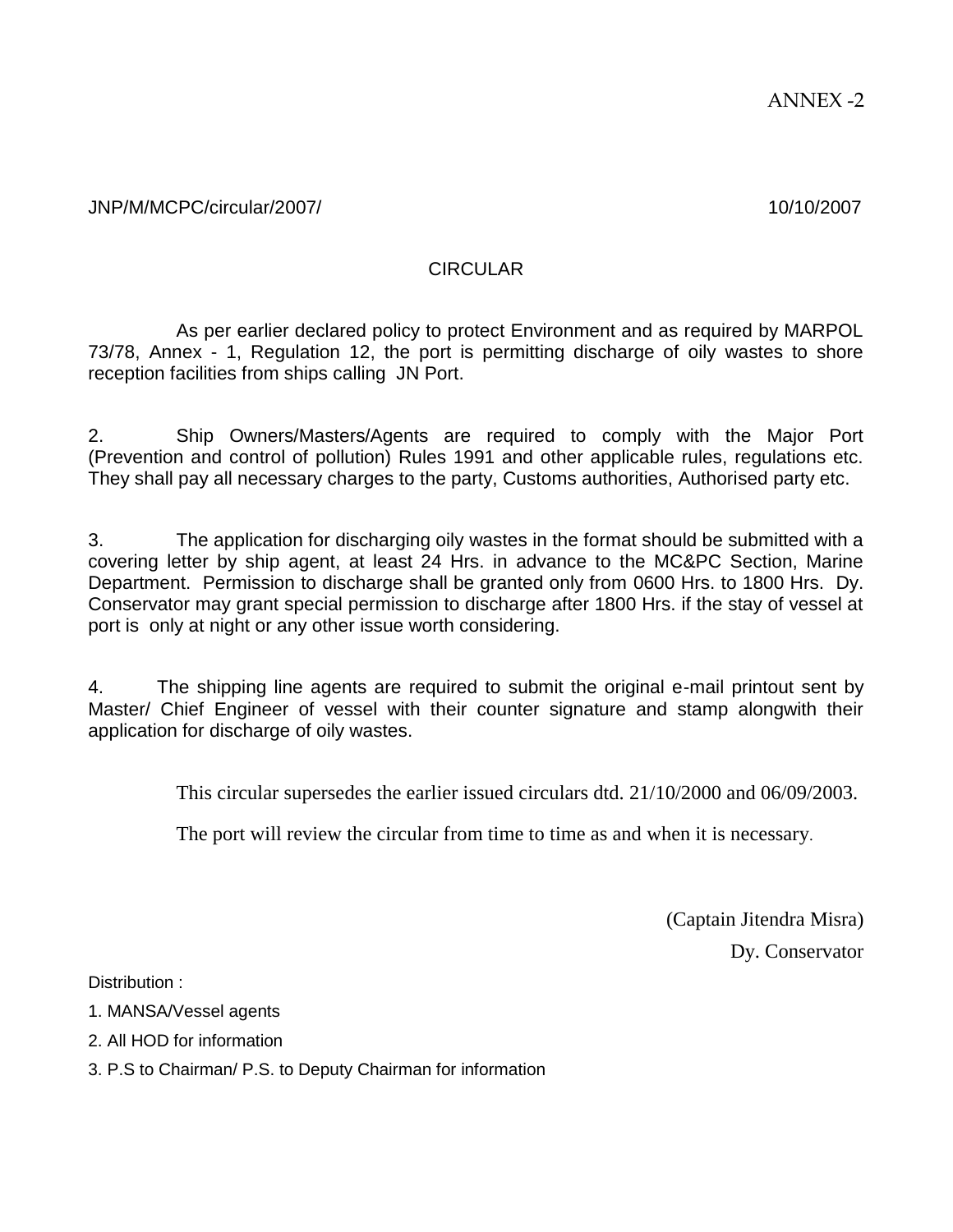#### Annex-3

F: MAR: MC&PC-11

#### FORMAT (ON AGENT'S LETTER HEAD)

#### The Manager (MCPC) JNPT.

#### *Sub : Discharge of sludge oil (oil, dirt and water)*

Vessel : ………………….. ETA : ………………….. ETD : ……………

Last Port of call ------------------- Next Port of Call- ----------------

Master of the above vessel has requested for discharge of \_\_\_\_\_\_\_\_\_\_\_\_\_\_\_ MT of sludge oil from the vessel.

The oil shall be discharged directly into lorries ( nos) on \_\_\_\_\_\_\_\_\_\_\_\_\_\_\_ after 0600 hrs. and before 1800 hrs by

the authorized party,  $M/s$ .

We take sole responsibility for the following :

1. For ensuring that the vessel and the party takes all oil spill and fire precautions.

2. For making arrangement for complete clean-up in case of oil spill,.

3. For forwarding a copy of this permission to the vessel before the start of discharge of sludge oil.

4. For necessary co-ordination with respective terminals so that cargo operations are in no way affected.

5. For issuance of Delivery Order to the authorized party within two working days.

6. For enclosing an undertaking from the party that total quantity of sludge oil received from all sources will not exceed the prescribed limit permitted by MOEF for recycling.

7. For ensuring that party pays the wharfage charges.

8. For completing all Customs formalities and payment of customs duty.

9. For submission of a copy of Reception Certificate signed by the Master/Chief Engineer and the Importer immediately after completion of discharge, at the MC&PC's office.

10. For submission of copies of IGM, Bill of Entry & Delivery Order within two working days at the Bulk Terminal Office.

11. For following up with the party for removal of discharged oil from the port area within 3 working days from the day of discharge.

12. For reception of sludge oil only after 0600 hrs and before 1800 hrs.

13. For complying with any regulations/rules coming into force from any statutory body.

Yours faithfully

Signature :

Name : Designation :

#### Encl : 1) Master's requisition - must give following details :

- i) Maximum dedicated sludge storage capacity......... (m<sup>3</sup>)
- ii) Amount of waste on board at the time of request......... (m<sup>3</sup>)
- iii) Amount of waste to be discharged at JNPT......... (m<sup>3</sup>)
- iv) Estimated amount of waste to be generated, before next Port of call......... (m<sup>3</sup>)
- v) Port, where remaining waste will be discharged......... (m<sup>3</sup>)

2) Undertaking from authorized party w.r.t. Point No.6 above.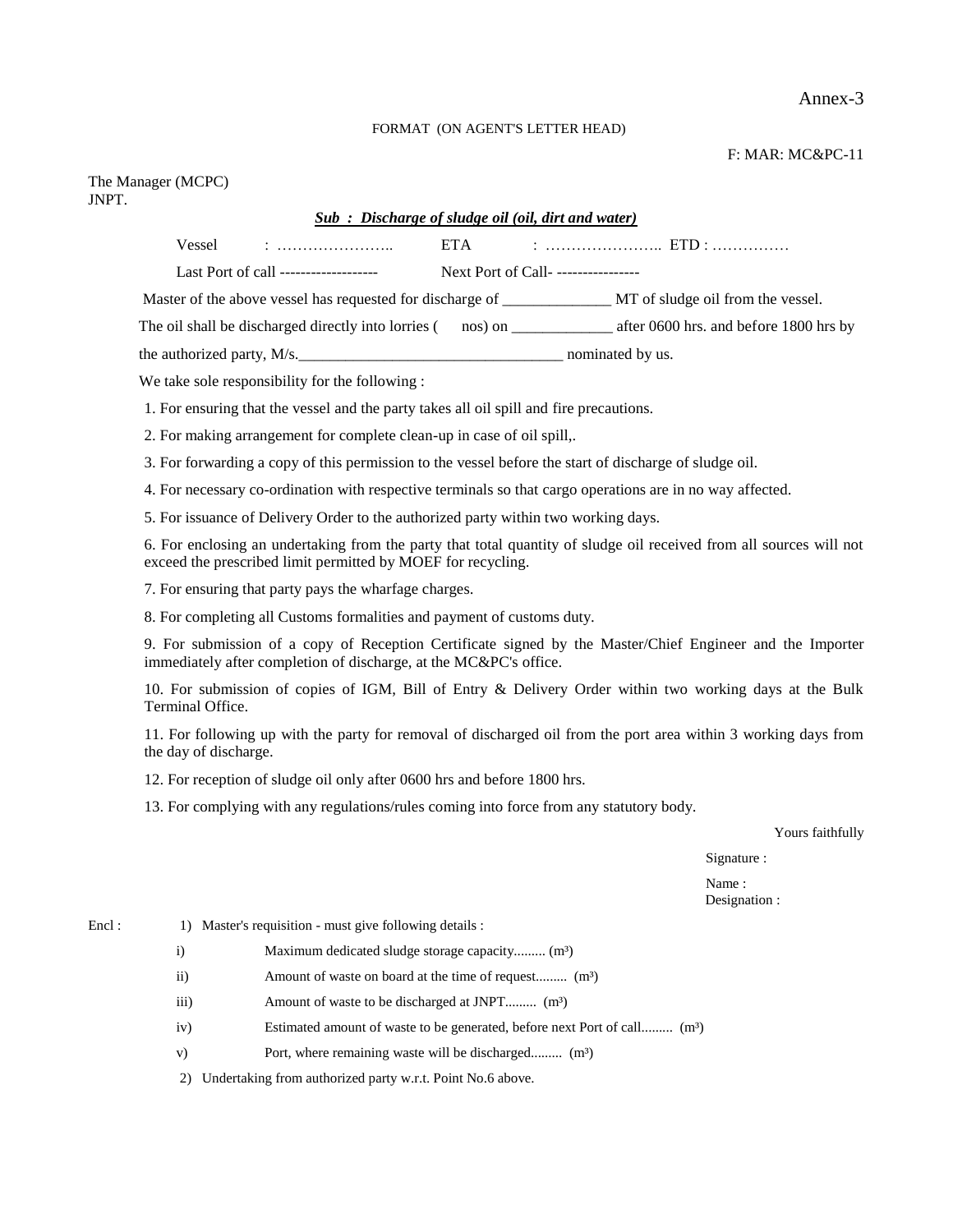#### **LIST OF APPROVED CONTRACTORS**

#### 1. SLUDGE OIL RECEPTION FACILITIES REGISTERED PARTIES AS ON 25/07/2008

| Sr No.         | Name of the party                                                                                                                                                                | Validity                       |
|----------------|----------------------------------------------------------------------------------------------------------------------------------------------------------------------------------|--------------------------------|
| $\mathbf{1}$   | M/s Meher Petro Chem. Pvt. Ltd.<br>203/5, Gr.Flr., Tarvotti Bhavan, P D'Mello Road, Opp. St. George Hospital, Fort,<br>Mumbai-400001<br>Tel. Fax.22659685, 9324803100,9322400245 | 13 <sup>th</sup> December 2010 |
|                | e.mail meherpetrochem@vsnl.net                                                                                                                                                   |                                |
| $\overline{c}$ | M/s Sai Om Petro Specialities Ltd.<br>SubhasNagar, Village Road, Opp. Kilburn Engg. Ltd., Bhandup(W) 400078 Tel-<br>25666687,4238 / 9324788930 Fax-25669908                      | 15 <sup>th</sup> November 2010 |
|                | e-mail sopsl@vsnl.net                                                                                                                                                            |                                |
| 3              | M/s Daya Lubricants Pvt. Ltd.<br>202-203, Sai Commercial Centre, 504, Linking Road, Khar, Tel. 6481564/6483046,<br>9820242865Fax.6483815<br>e-mail shaktee.oil@axcess.net.in     | 21 <sup>th</sup> December 2010 |
| 4              | M/s.Taxoil Lubricants Pvt. Ltd.<br>2-25/27, Piru Lane,<br>Matiwala Building.Nr.<br>J.J.Hospital, Mumbai-400009<br>9870437449/9819000569                                          | 22 <sup>nd</sup> October 2010  |
| 5              | M/s Gulmohar Hydrocarbon Pvt. Ltd.<br>311, Ratnamani Complex, 7/1, New palasia,<br>Indore-452001 Tel. 731-3257942,09819876533                                                    | 31 <sup>st</sup> August 2010   |
| 6              | North East Lubrica Pvt. Ltd.,<br>Survey No. 404, Abitghar Village, Tal. Wada,<br>Dist. Thane $-421303$ .<br>9833672467                                                           | 24 <sup>th</sup> November 2010 |
| $\overline{7}$ | M/s Industrial Esters & Chemicals Pvt. Ltd.,<br>202, Madhav Apartment, Jawahar Road, Ghatkopar(E)<br>Mumbai-400077.<br>9821331888/932455556                                      | 16 <sup>th</sup> October 2010  |
| 8              | M/s. Shree Pooshp- Hans Chemicals                                                                                                                                                | 8 <sup>th</sup> October 2010   |
|                | 403/404, Dev Krupa Premises,<br>Co-op. Hsg. Society Ltd.,<br>4 <sup>th</sup> Floor, 28, Raichur street,<br>Dana Bunder, Mumbai-400009                                            |                                |

#### Garbage Reception Facility as per Regulation 7 (1) Reception facilities , Annex V of MARPOL 73/78

| Name of the party                       | Remarks           |
|-----------------------------------------|-------------------|
| M/s Avdhut Majoor Sahakari Sanstha Ltd. | Valid till        |
| At Dhutam, Post. Jasai,                 | $03rd$ April 2011 |
| Tal. Uran, Dist. Raigad.                |                   |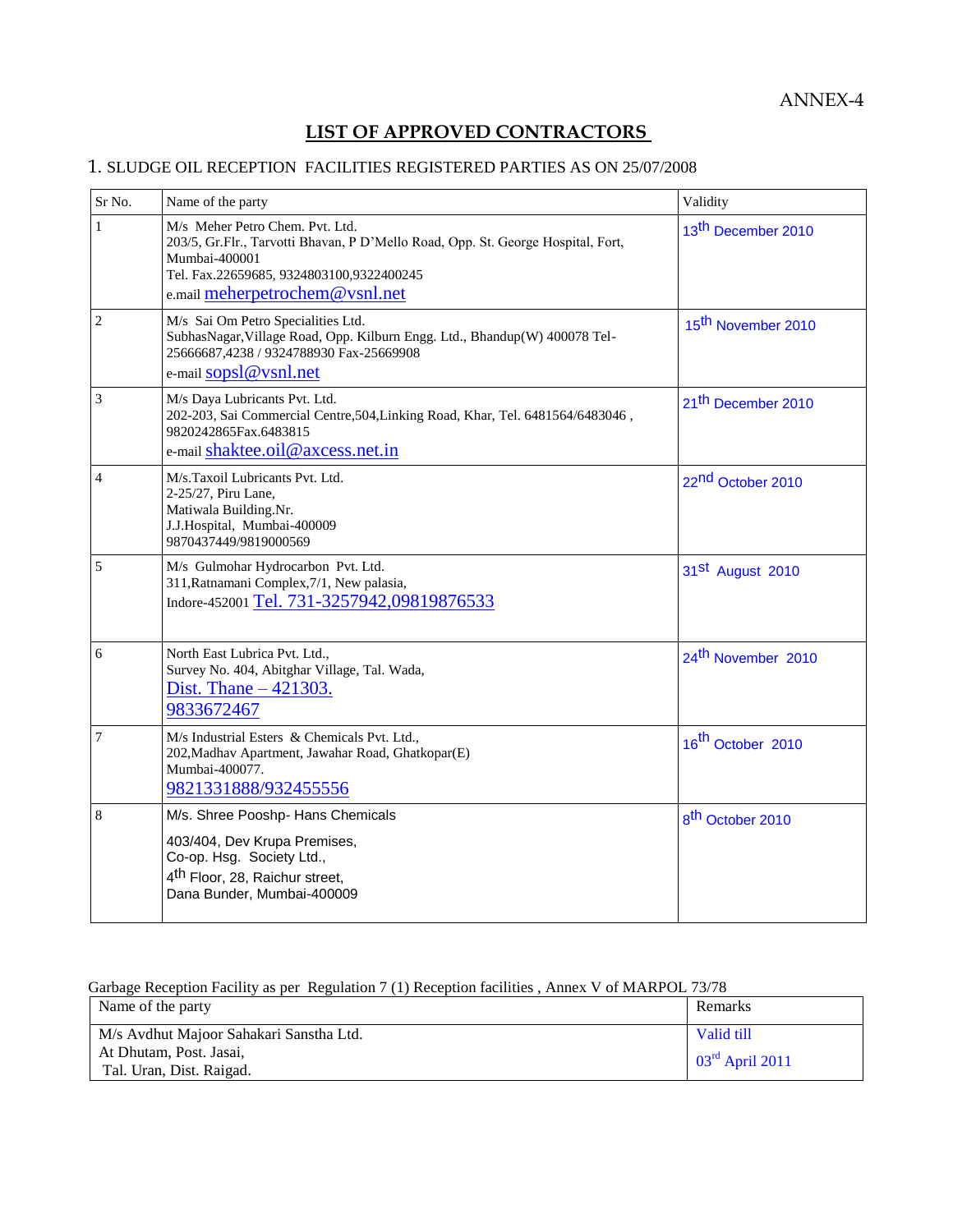ANNEX-5

#### **LIST OF INTERNATIONAL & LOCAL LEGISLATION**

- 1. MARPOL 73/78 Consolidated Edition 2002
- 2. MARPOL 73/78 Consolidated Edition 1997.
- 3. Indian Ports Act 1908 (Act No. 15 of 1908)
- 4. The Merchant Shipping Act 1958 (Act No. 44 of 1958) (2000)
- 5. The Environment (Protection) Act, 1986 & The Environment (Protection) Rules 1986 with Hazardous Wastes (Management & Handling) Rules 1989 a latest case laws.
- 6. Annex VI of MARPOL 73/78 Regulation for the Protection of Air Pollution from ships  $\&$ MOX Technical code.
- 7. Provision concerning the Reporting of incidents involving harmful substances, under MARPOL 73/78 (1999 Edition)
- 8. SOLAS consolidated Edition 2001.
- 9. The Air (Prevention and Control of Pollution) Act, 1981 (Act No. 14 of 1981) along with The Air (Prevention and control of pollution) Rules, 1982 and The Air (Prevention and Control of Pollution) (Union Territories) Rules 1983.(1999 Edition)
- 10. The Water (Prevention and Control of Pollution) Act, 1974 and Rules 1975. Central Board for Prevention and Control of Water Pollution (Procedure for Transaction of Business) Rules 1975 and The Water (Prevention and Control of Pollution) Less Act – 1977 and Rules 1978.
- 11. The Major Port Trust Act